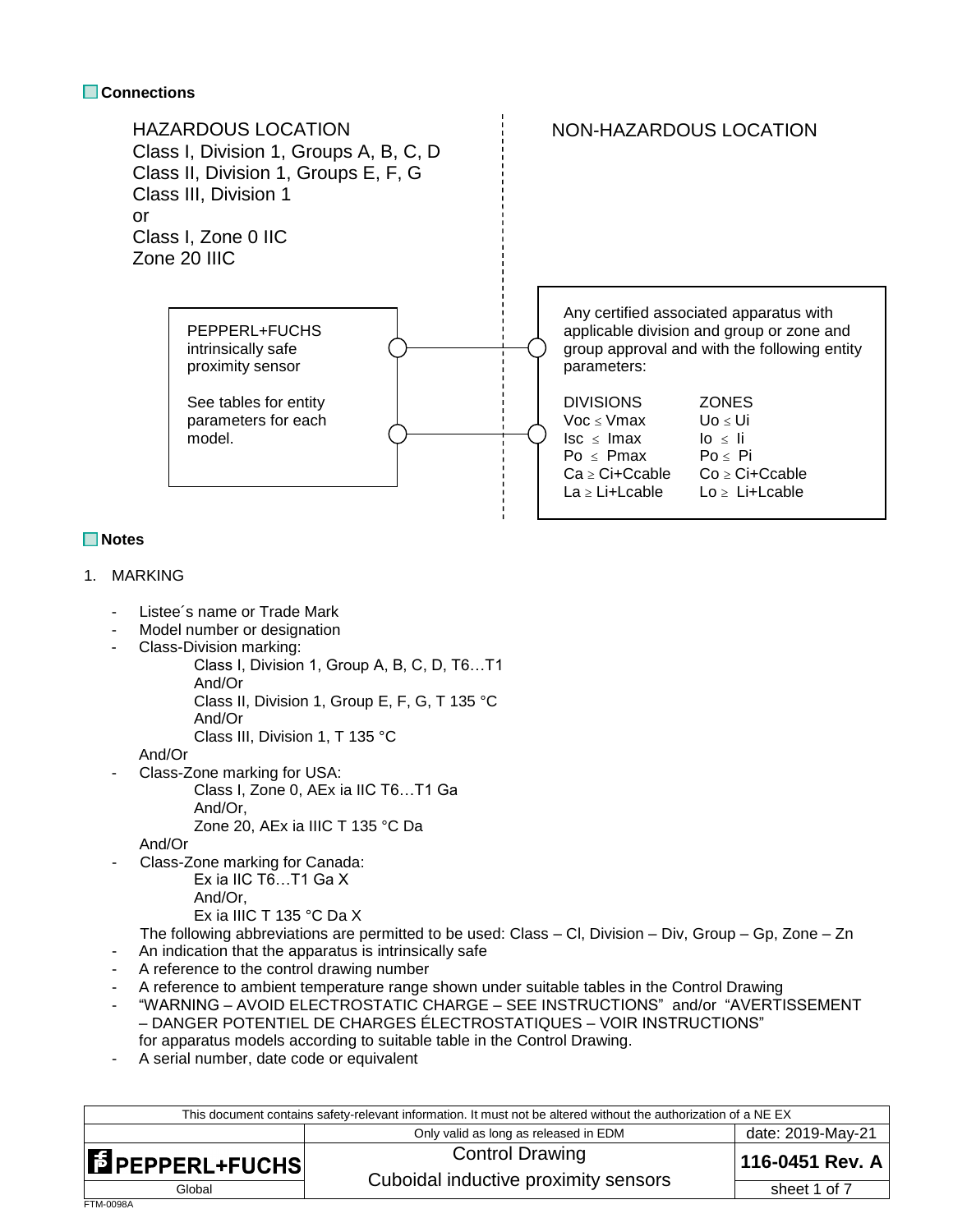#### 2. STANDARDS

Investigation acc. United States Standards: UL 913, UL 60079-0, UL 60079-11 and acc. Canadian National Standards CSA C22.2 NO. 60079-0, CSA C22.2 NO. 60079-11

- 3. The Entity Concept allows interconnection of an intrinsically safe apparatus with an associated apparatus not specifically examined in combination as a system when the approved values of Voc (or Uo), Isc (or Io) and Po for the associated apparatus are less than or equal to Vmax (or Ui), Imax (or Ii) and Pmax (or Pi) for the intrinsically safe apparatus and the approved values of Ca (or Co) and La (or Lo) for the associated apparatus are greater than Ci + Ccable and Li + Lcable, respectively, for the intrinsically safe apparatus, where
	- Ccable= 60 pF/ft (197 pF/m) if unknown
	- Lcable=  $0.20 \mu H/tt$  (0.66  $\mu H/m$ ) if unknown
- 4. The sum of all capacitances and inductances, including tolerance and a 10 m cable result to the given values for Ci and Li for the respective sensor models, shown in Table 1 and Table 2.
- 5. Wiring methods must be in accordance with all applicable installation requirements of the country in use. For the U.S. see NFPA 70 (NEC) article 504. For Canada see CEC section 18.
- 6. WARNING: Substitution of components may impair intrinsic safety and suitability for hazardous (classified) locations. AVERTISSEMENT - La substitution de composants peut compromettre la sécurité intrinsèque et l'adéquation à une utilisation en emplacements dangereux.
- 7. The correlation between the type of connected circuit and the maximum permissible ambient temperature are indicated at the top of Table 1 and Table 2 below.

When assigning the actual sensor to the respective table, use the type description, which describes the sensor best. Letters and digits describe the different types according to the type description key.

The dots in this type description represent free definable parameters. These free definable parameters can be omitted or replaced by letters or digits.

- 8. Appropriate measures need to be taken to protect the proximity sensors against mechanical damage due to impact, if they are used within an ambient temperature range between - 60 °C and - 20 °C. An ambient temperature below  $-60$  °C is not permissible.
- 9. When the following types of proximity sensors are applied acc. to the following classification
	- Class I, Division 1, Class II, Division 1 or Class III Division 1 or
	- Class I, Zone 0 or Zone 20

as tabulated below, inadmissible electrostatic charge of the plastic housing has to be prevented.

| This document contains safety-relevant information. It must not be altered without the authorization of a NE EX |                                                                |                   |  |  |  |  |  |  |  |
|-----------------------------------------------------------------------------------------------------------------|----------------------------------------------------------------|-------------------|--|--|--|--|--|--|--|
|                                                                                                                 | Only valid as long as released in EDM                          | date: 2019-May-21 |  |  |  |  |  |  |  |
| <b>E</b> PEPPERL+FUCHS                                                                                          | <b>Control Drawing</b><br>Cuboidal inductive proximity sensors | 116-0451 Rev. A   |  |  |  |  |  |  |  |
| Global                                                                                                          |                                                                | sheet 2 of 7      |  |  |  |  |  |  |  |
| FTM-0098A                                                                                                       |                                                                |                   |  |  |  |  |  |  |  |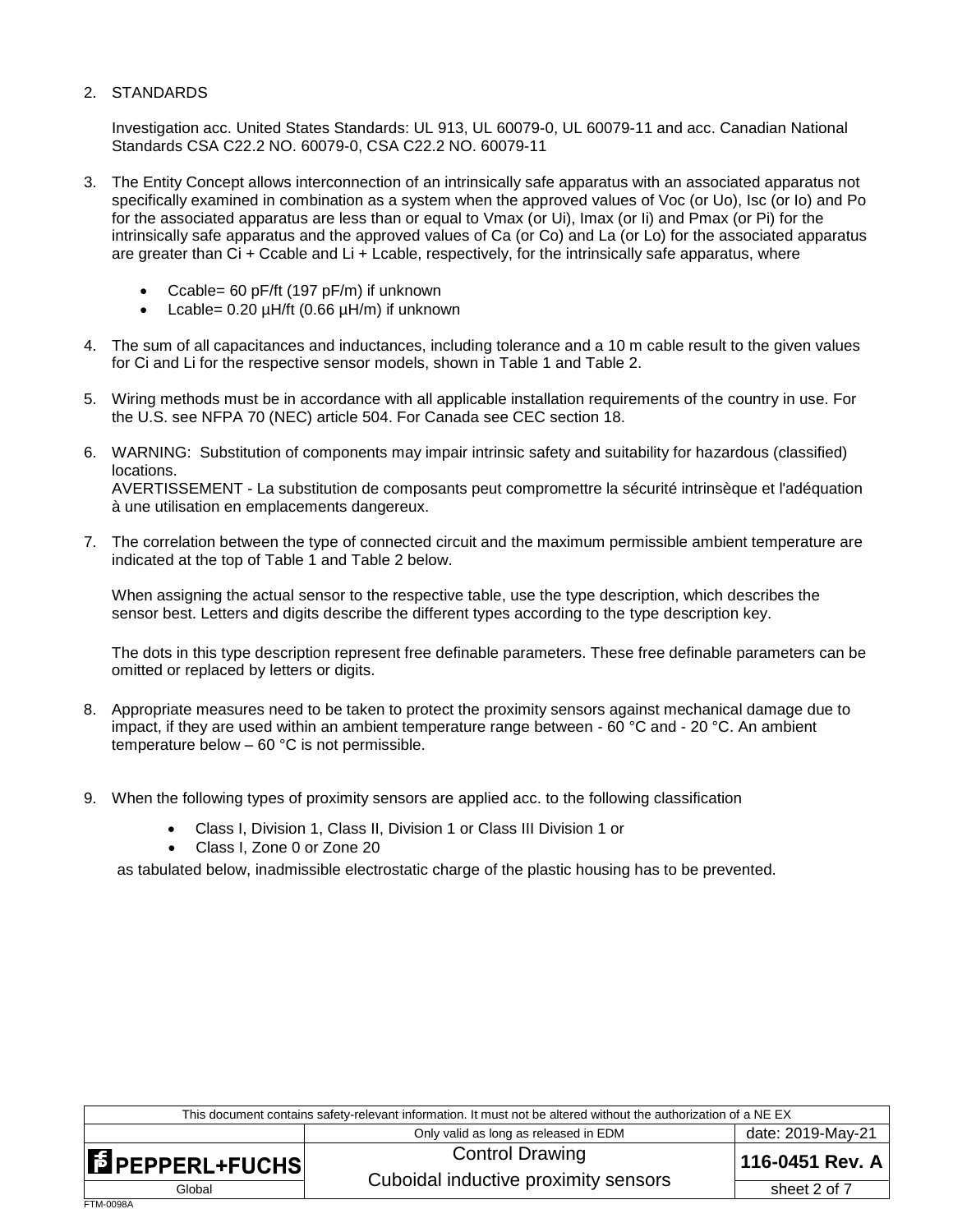|                    | <b>Division Classification</b> | Zone Classification |                                    |                           |                          |
|--------------------|--------------------------------|---------------------|------------------------------------|---------------------------|--------------------------|
|                    | Class I,                       | Class II,           | Class I,                           |                           |                          |
|                    | Division 1                     | Division 1          | Class III,<br>Division 1           | Zone 0                    | Zone 20                  |
|                    |                                |                     |                                    |                           |                          |
| Model              | for Groups                     | for Groups          | for Class                          | for Groups                | for Group                |
| FJ6-110-N          | A, B, C                        | E, F, G             | III                                | IIB/IC                    | III                      |
| <b>FJ7-N</b>       | A, B                           | E, F, G             | III                                | $\overline{\text{IIC}}$   | III                      |
| NCB2-F1-N0         | A, B                           |                     | $\blacksquare$                     | $\overline{\text{IIC}}$   | $\blacksquare$           |
| NCB2-V3-N0         | A, B                           | $\overline{a}$      | $\overline{a}$                     | $\overline{\text{IIC}}$   | $\blacksquare$           |
| NCN2-F56-N1        | A, B                           |                     | $\blacksquare$                     | $\overline{\text{IIC}}$   | $\blacksquare$           |
| NBN3-F69-N0        | A, B                           |                     |                                    | $\overline{\text{IIC}}$   | $\blacksquare$           |
| NBN4-V3-N0         | A, B                           | L.                  |                                    | $\overline{\text{IIC}}$   | $\blacksquare$           |
| NBN4-V3-N0-Y189289 | A, B                           |                     | $\overline{\phantom{a}}$           | $\overline{\text{IIC}}$   | $\blacksquare$           |
| NBB15-UK-N0        | A, B                           | E, F, G             | $\overline{\mathbf{III}}$          | $\overline{\text{IIC}}$   | III                      |
| NBB20-UK-N0        | A, B                           | E, F, G             | $\mathbf{III}$                     | $\overline{\text{IIC}}$   | $\mathbf{III}$           |
| NBN30-UK-N0        | A, B                           | E, F, G             | $\mathbf{III}$                     | $\overline{\mathsf{IIC}}$ | $\mathbf{III}$           |
| NBN40-UK-N0        | A, B                           | E, F, G             | $\mathbf{III}$                     | $\overline{\mathsf{IIC}}$ | $\mathbf{III}$           |
| NBN40-ULK-N0       | A, B, C, D                     | E, F, G             | $\mathbf{III}$                     | IIA / IIB / IIC           | $\mathbf{III}$           |
| NCN4-V3-N0         | A, B                           |                     | $\blacksquare$                     | <b>IIC</b>                | $\overline{a}$           |
| NCB15+U+N0         | A, B                           | E, F, G             | $\mathsf{III}$                     | <b>IIC</b>                | III                      |
| NCN15-M-N0         | A, B                           | E, F, G             | $\mathbf{III}$                     | <b>IIC</b>                | $\mathbf{III}$           |
| NCB20-L2-N0        | A, B                           | E, F, G             | $\mathbf{III}$                     | <b>IIC</b>                | $\mathbf{III}$           |
| NCB40-FP-N0        | A, B, C, D                     | E, F, G             | III                                | IIA/IIB/IIC               | $\mathbf{III}$           |
| NCN20+U+N0         | A, B                           | E, F, G             | $\mathbf{III}$                     | <b>IIC</b>                | $\mathbf{III}$           |
| NCN30+U+N0         | A, B                           | E, F, G             | $\mathbf{III}$                     | <b>IIC</b>                | $\mathbf{III}$           |
| NCN40+U+N0         | A, B, C                        | E, F, G             | III                                | IIB / IIC                 | $\mathbf{III}$           |
| NCN40-L2-N0        | A, B                           | E, F, G             | $\mathbf{III}$                     | $\overline{\mathsf{IIC}}$ | $\mathbf{III}$           |
| <b>NCN50-FP-N0</b> | A, B, C, D                     | E, F, G             | $\mathbf{III}$                     | IIA/IIB/IIC               | $\mathbf{III}$           |
| NJ0,8-F-N          |                                |                     | $\blacksquare$                     |                           | $\blacksquare$           |
| NJ1,5-F-N          | $\overline{a}$                 |                     |                                    |                           | $\blacksquare$           |
| NJ2,5-F-N          | A, B                           |                     |                                    | <b>IIC</b>                |                          |
| NJ2-F1-N           | A, B                           | E, F, G             | $\mathsf{III}$                     | <b>IIC</b>                | Ш                        |
| NJ2-V3-N           | A, B                           |                     | $\blacksquare$                     | <b>IIC</b>                | $\overline{\phantom{a}}$ |
| NJ3-V3-N           | A, B                           | $\overline{a}$      | $\overline{a}$                     | <b>IIC</b>                | $\overline{\phantom{a}}$ |
| NJ4-F-N            | A, B                           |                     |                                    | <b>IIC</b>                |                          |
| NJ6-F-N            | A, B                           | E, F, G             | $\mathsf{III}$                     | <b>IIC</b>                | III                      |
| NJ10-F-N           | A, B                           | E, F, G             | $\mathbf{III}$                     | <b>IIC</b>                | $\mathbf{III}$           |
| NJ15+U+N           | A, B                           | E, F, G             | Ш                                  | <b>IIC</b>                | $\mathbf{III}$           |
| NJ15-M1-N          | A, B                           | E, F, G             | $\mathbf{III}$                     | <b>IIC</b>                | Ш                        |
| NJ20+U+N           | A, B                           | E, F, G             | $\ensuremath{\mathsf{III}}\xspace$ | <b>IIC</b>                | Ш                        |
| NJ30+U+N           | A, B                           | E, F, G             | $\ensuremath{\mathsf{III}}\xspace$ | $\overline{\mathsf{IIC}}$ | $\mathbf{III}$           |
| NJ30P+U+1N         | A, B, C                        | E, F, G             | $\ensuremath{\mathsf{III}}\xspace$ | IIB / IIC                 | $\mathbf{III}$           |
| NJ40++N            | A, B, C                        | E, F, G             | Ш                                  | IIB / IIC                 | Ш                        |
| NJ50-FP-N          | A, B, C, D                     | E, F, G             | Ш                                  | IIA / IIB / IIC           | Ш                        |

WARNING – AVOID ELECTROSTATIC CHARGE – SEE INSTRUCTIONS AVERTISSEMENT – DANGER POTENTIEL DE CHARGES ÉLECTROSTATIQUES – VOIR **INSTRUCTIONS** 

Do not mount the supplied nameplate in dust hazardous areas that can be electrostatically charged.

Information on electrostatic hazards can be found in the technical specification IEC/TS 60079-32-1.

| This document contains safety-relevant information. It must not be altered without the authorization of a NE EX |                                       |                   |  |  |  |  |  |  |  |
|-----------------------------------------------------------------------------------------------------------------|---------------------------------------|-------------------|--|--|--|--|--|--|--|
|                                                                                                                 | Only valid as long as released in EDM | date: 2019-May-21 |  |  |  |  |  |  |  |
| EPEPPERL+FUCHS                                                                                                  | <b>Control Drawing</b>                | 116-0451 Rev. A   |  |  |  |  |  |  |  |
| Global                                                                                                          | Cuboidal inductive proximity sensors  | sheet 3 of 7      |  |  |  |  |  |  |  |
| FTM-0098A                                                                                                       |                                       |                   |  |  |  |  |  |  |  |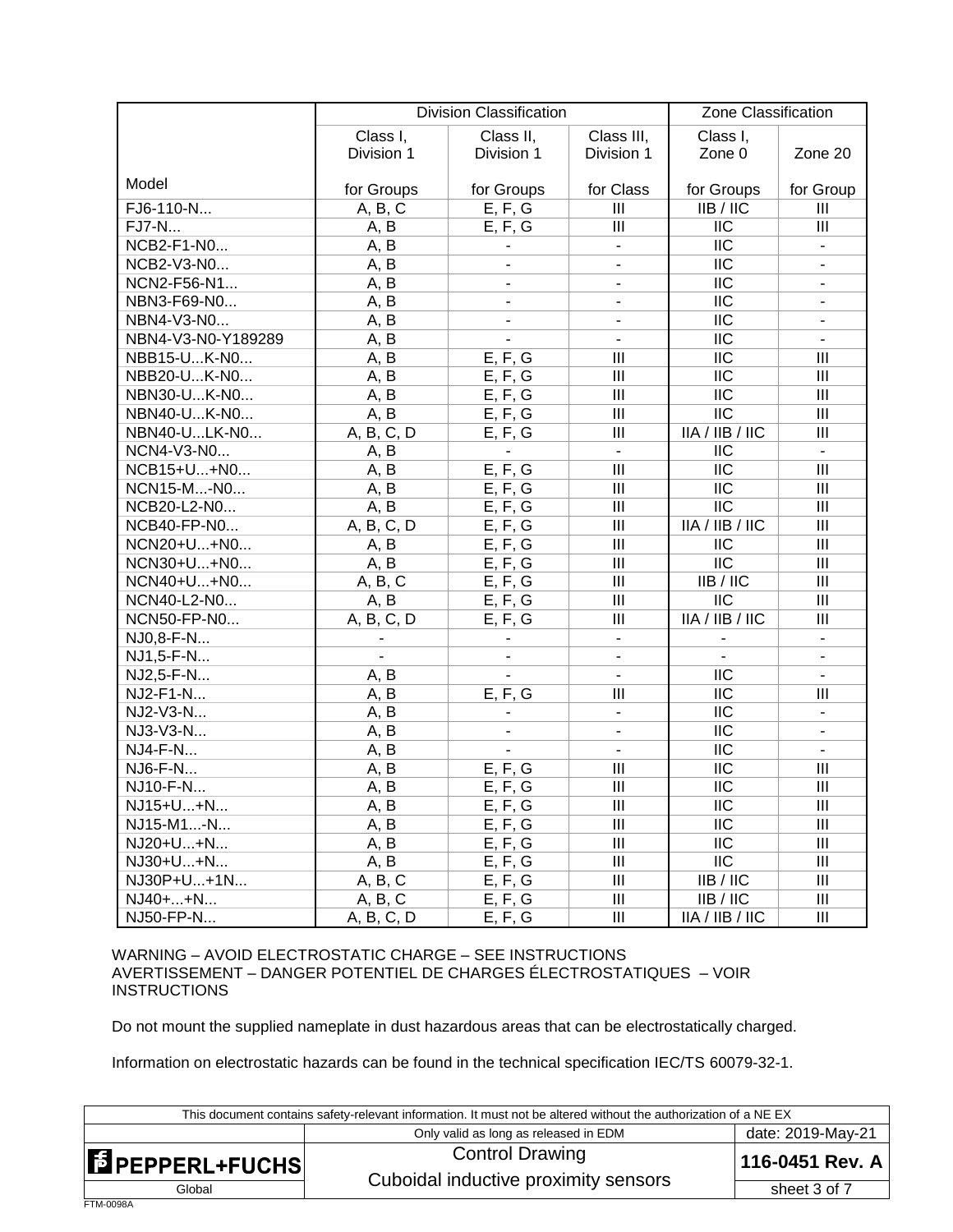10. Inadmissible electrostatic charge of parts of the metal housing has to be avoided for the following types of proximity sensors. Dangerous electrostatic charge of parts of the metal housing can be avoided by grounding of these parts whereas very small parts of the metal housing (e.g. screws) do not need to be grounded:

| $FJ6-110-N$   | NBN40-U4K-N0     | $NCN30+U4+N0$    | $NJ20+U4+N$    |
|---------------|------------------|------------------|----------------|
| $FJ7-N$       | $NBN40-U4LK-N0$  | $NCN40-L2-N0$    | $NJ30+U3+N$    |
| NBB15-U3K-N0  | $NCB15+U3+N0$    | NCN40+U3+N0      | $NJ30+U4+N$    |
| NBB15-U4K-N0  | $NCB15+U4+N0$    | $NCN40+U4+N0$    | $NJ30P+U3+1N$  |
| NBB20-U3K-N0  | $NCB20-L2-N0$    | $NCN50-FP-N0-P3$ | $NJ30P+U4+1N$  |
| NBB20-U4K-N0  | $NCB40-FP-N0-P3$ | $NCN50-FP-N0-P4$ | $NJ40+U3+N$    |
| NBN30-U3K-N0  | $NCB40-FP-N0-P4$ | $NJ15+U3+N$      | $NJ40+U4+N$    |
| NBN30-U4K-N0  | $NCN20+U3+N0$    | $NJ15+U4+N$      | NJ50-FP-N-P3   |
| NBN40-U3K-N0  | $NCN20+U4+N0$    | $NJ15-M1-N-V$    | $NJ50-FP-N-P4$ |
| NBN40-U3LK-N0 | $NCN30+U3+N0$    | $NJ20+U3+N$      |                |

11. For the application of the following types of proximity sensors in hazardous locations appropriate measures need to be taken to protect the free resin surface against mechanical damage, if the free resin surface is accessible after installation:

| FJ7-N       | $NBN4-V3-N0$       | $NCN2-F56-N1$ | NJ1.5-F-N  |
|-------------|--------------------|---------------|------------|
| FJ6-110-N   | NBN4-V3-N0-Y189289 | $NCN4-V3-N0$  | NJ2-V3-N   |
| NBN3-F69-N0 | $NCB2-V3-N0$       | NJ0.8-F-N     | $NJ3-V3-N$ |

- 12. When the following types of proximity sensors are applied acc. to the following classification
	- Class I, Division 1 or
	- Class I, Zone 0

the maximum permissible mass fractions of metallic materials are exceeded for the following types of proximity sensors.

In hazardous areas requiring the application of Class I, Division 1 equipment, resp. Class I, Zone 0 equipment, it shall be ensured by appropriate measures that an ignition hazard due to impact or friction effects cannot occur.

| NBB15-U3K-N0  | NBN40-U4LK-N0    | $NCN40+U3+N0$    | $NJ30+U4+N$    |
|---------------|------------------|------------------|----------------|
| NBB15-U4K-N0  | $NCB15+U3+N0$    | $NCN40+U4+N0$    | $NJ30P+U3+1N$  |
| NBB20-U3K-N0  | $NCB15+U4+N0$    | NCN50-FP-N0-P3   | $NJ30P+U4+1N$  |
| NBB20-U4K-N0  | $NCB40-FP-N0-P3$ | $NCN50-FP-N0-P4$ | $NJ40+U3+N$    |
| NBN30-U3K-N0  | $NCB40-FP-N0-P4$ | NJ15+U3+N        | $NJ40+U4+N$    |
| NBN30-U4K-N0  | $NCN20+U3+N0$    | NJ15+U4+N        | NJ50-FP-N-P3   |
| NBN40-U3K-N0  | $NCN20+U4+N0$    | NJ20+U3+N        | $NJ50-FP-N-P4$ |
| NBN40-U3LK-N0 | NCN30+U3+N0      | $NJ20+U4+N$      |                |
| NBN40-U4K-N0  | $NCN30+U4+N0$    | $NJ30+U3+N$      |                |

- 13. The proximity sensors may be provided with a permanently connected cable having the following characteristics:
	- Type: flexible jacketed power supply cord
	- Rated Voltage: 500 V
	- Rated Current: min. 76 mA

| This document contains safety-relevant information. It must not be altered without the authorization of a NE EX |                                                                |                   |  |  |  |  |  |  |  |
|-----------------------------------------------------------------------------------------------------------------|----------------------------------------------------------------|-------------------|--|--|--|--|--|--|--|
|                                                                                                                 | Only valid as long as released in EDM                          | date: 2019-May-21 |  |  |  |  |  |  |  |
| $\blacksquare$ PEPPERL+FUCHS                                                                                    | <b>Control Drawing</b><br>Cuboidal inductive proximity sensors | 116-0451 Rev. A   |  |  |  |  |  |  |  |
| Global                                                                                                          |                                                                | sheet 4 of 7      |  |  |  |  |  |  |  |
| FTM-0098A                                                                                                       |                                                                |                   |  |  |  |  |  |  |  |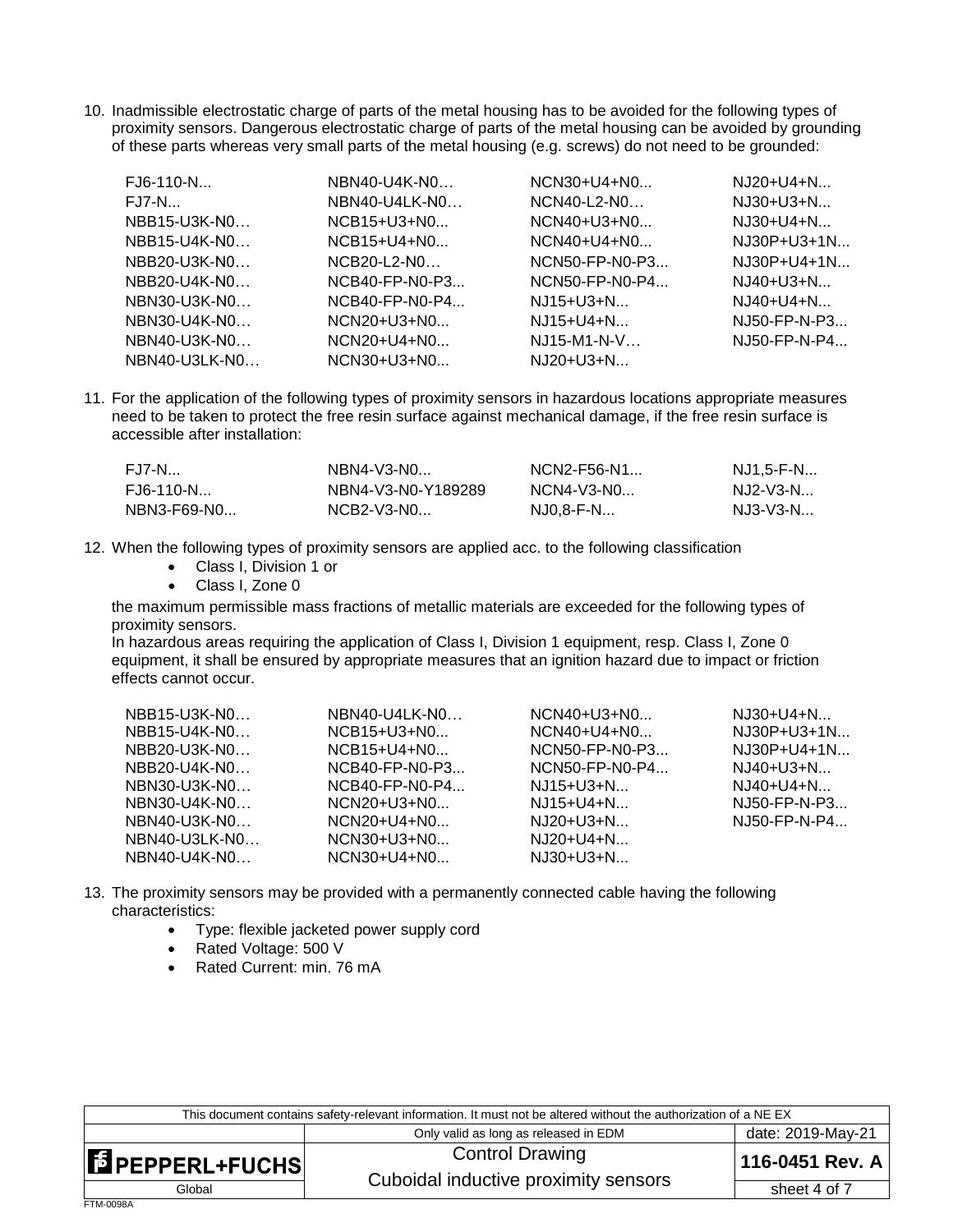# **Table 1, Proximity sensors for use in**

 **Class I, Division 1 Class I, Zone 0**

|                    |     |     | Type 1         |                | Type 2                                        |                | Type 3         |                                      |                | Type 4         |     |                |                |           |
|--------------------|-----|-----|----------------|----------------|-----------------------------------------------|----------------|----------------|--------------------------------------|----------------|----------------|-----|----------------|----------------|-----------|
|                    |     |     | $Ui = 16 V$    |                |                                               | $Ui = 16 V$    |                |                                      | $Ui = 16 V$    |                |     | $Ui = 16 V$    |                |           |
|                    |     |     | $li = 25 mA$   |                |                                               | $li = 25 mA$   |                |                                      | $li = 52 mA$   |                |     | $li = 76 mA$   |                |           |
|                    |     |     |                | $Pi = 34$ mW   |                                               |                | $Pi = 64$ mW   |                                      |                | $Pi = 169$ mW  |     |                | $Pi = 242$ mW  |           |
|                    |     |     |                |                | Maximum permissible ambient temperature in °C |                |                | for application in temperature class |                |                |     |                |                |           |
|                    | Ci/ | Li/ |                |                |                                               |                |                | T4-                                  |                |                | T4- |                |                | T4-       |
| <b>Model</b>       | nF  | μH  | T <sub>6</sub> | T <sub>5</sub> | <b>T4-T1</b>                                  | T <sub>6</sub> | T <sub>5</sub> | T <sub>1</sub>                       | T <sub>6</sub> | T <sub>5</sub> | T1  | T <sub>6</sub> | T <sub>5</sub> | <b>T1</b> |
| FJ6-110-N          | 150 | 110 | 73             | 88             | 100                                           | 73             | 88             | 100                                  | 62             | 77             | 81  | 54             | 63             | 63        |
| <b>FJ7-N</b>       | 65  | 220 | 73             | 88             | 100                                           | 73             | 88             | 100                                  | 62             | 77             | 81  | 54             | 63             | 63        |
| NCB2-F1-N0         | 90  | 100 | 73             | 88             | 100                                           | 66             | 81             | 100                                  | 45             | 60             | 89  | 30             | 45             | 74        |
| NCB2-V3-N0         | 100 | 100 | 73             | 88             | 100                                           | 66             | 81             | 100                                  | 45             | 60             | 89  | 30             | 45             | 74        |
| NCN2-F56-N1        | 100 | 100 | 75             | 90             | 100                                           | 70             | 85             | 100                                  | 55             | 70             | 87  | $\overline{a}$ | $\overline{a}$ |           |
| NBN3-F69-N0        | 100 | 100 | 72             | 87             | 100                                           | 65             | 80             | 100                                  | 41             | 56             | 63  | 24             | 37             | 37        |
| NBN4-V3-N0         | 100 | 100 | 73             | 88             | 100                                           | 66             | 81             | 100                                  | 45             | 60             | 89  | 30             | 45             | 74        |
| NBN4-V3-N0-Y189289 | 120 | 100 | 72             | 87             | 100                                           | 65             | 80             | 100                                  | 41             | 56             | 63  | 24             | 37             | 37        |
| NBB15-UK-N0        | 110 | 200 | 73             | 88             | 100                                           | 66             | 81             | 100                                  | 45             | 60             | 89  | 30             | 45             | 74        |
| NBB20-UK-N0        | 110 | 200 | 73             | 88             | 100                                           | 66             | 81             | 100                                  | 45             | 60             | 89  | 30             | 45             | 74        |
| NBN30-UK-N0        | 105 | 300 | 73             | 88             | 100                                           | 66             | 81             | 100                                  | 45             | 60             | 89  | 30             | 45             | 74        |
| NBN40-UK-N0        | 105 | 300 | 73             | 88             | 100                                           | 66             | 81             | 100                                  | 45             | 60             | 89  | 30             | 45             | 74        |
| NBN40-ULK-N0       | 165 | 130 | 73             | 88             | 100                                           | 66             | 81             | 100                                  | 45             | 60             | 89  | 30             | 45             | 74        |
| NCN4-V3-N0         | 100 | 100 | 73             | 88             | 100                                           | 66             | 81             | 100                                  | 45             | 60             | 89  | 30             | 45             | 74        |
| NCB15+U+N0         | 110 | 160 | 73             | 88             | 100                                           | 66             | 81             | 100                                  | 45             | 60             | 89  | 30             | 45             | 74        |
| NCN15-M-N0         | 100 | 100 | 73             | 88             | 100                                           | 66             | 81             | 100                                  | 45             | 60             | 89  | 30             | 45             | 74        |
| NCB20-L2-N0        | 110 | 200 | 73             | 88             | 100                                           | 66             | 81             | 100                                  | 45             | 60             | 89  | 30             | 45             | 74        |
| NCN20+U+N0         | 110 | 160 | 73             | 88             | 100                                           | 66             | 81             | 100                                  | 45             | 60             | 89  | 30             | 45             | 74        |
| NCN30+U+N0         | 110 | 160 | 73             | 88             | 100                                           | 66             | 81             | 100                                  | 45             | 60             | 89  | 30             | 45             | 74        |
| NCB40-FP-N0        | 220 | 360 | 73             | 88             | 100                                           | 66             | 81             | 100                                  | 45             | 60             | 89  | 30             | 45             | 74        |
| NCN40+U+N0         | 120 | 130 | 73             | 88             | 100                                           | 66             | 81             | 100                                  | 45             | 60             | 89  | 30             | 45             | 74        |
| NCN40-L2-N0        | 105 | 300 | 73             | 88             | 100                                           | 66             | 81             | 100                                  | 45             | 60             | 89  | 30             | 45             | 74        |
| NCN50-FP-N0        | 220 | 360 | 73             | 88             | 100                                           | 66             | 81             | 100                                  | 45             | 60             | 89  | 30             | 45             | 74        |
| NJ0,8-F-N          | 30  | 50  | 73             | 88             | 100                                           | 67             | 82             | 100                                  | 45             | 60             | 78  | 30             | 45             | 57        |
| NJ1,5-F-N          | 30  | 50  | 73             | 88             | 100                                           | 67             | 82             | 100                                  | 45             | 60             | 78  | 30             | 45             | 57        |
| NJ2,5-F-N          | 40  | 50  | 73             | 88             | 100                                           | 66             | 81             | 100                                  | 45             | 60             | 89  | 30             | 45             | 74        |
| NJ2-F1-N           | 30  | 50  | 73             | 88             | 100                                           | 66             | 81             | 100                                  | 45             | 60             | 89  | 30             | 45             | 74        |
| NJ2-V3-N           | 40  | 50  | 73             | 88             | 100                                           | 66             | 81             | 100                                  | 45             | 60             | 89  | 30             | 45             | 74        |
| NJ3-V3-N           | 40  | 50  | 73             | 88             | 100                                           | 66             | 81             | 100                                  | 45             | 60             | 89  | 30             | 45             | 74        |

| This document contains safety-relevant information. It must not be altered without the authorization of a NE EX |                                       |                   |  |  |  |  |  |  |
|-----------------------------------------------------------------------------------------------------------------|---------------------------------------|-------------------|--|--|--|--|--|--|
|                                                                                                                 | Only valid as long as released in EDM | date: 2019-May-21 |  |  |  |  |  |  |
| <b>E</b> PEPPERL+FUCHS                                                                                          | <b>Control Drawing</b>                | 116-0451 Rev. A   |  |  |  |  |  |  |
| Global                                                                                                          | Cuboidal inductive proximity sensors  | sheet 5 of 7      |  |  |  |  |  |  |
| <b>FTM-0098A</b>                                                                                                |                                       |                   |  |  |  |  |  |  |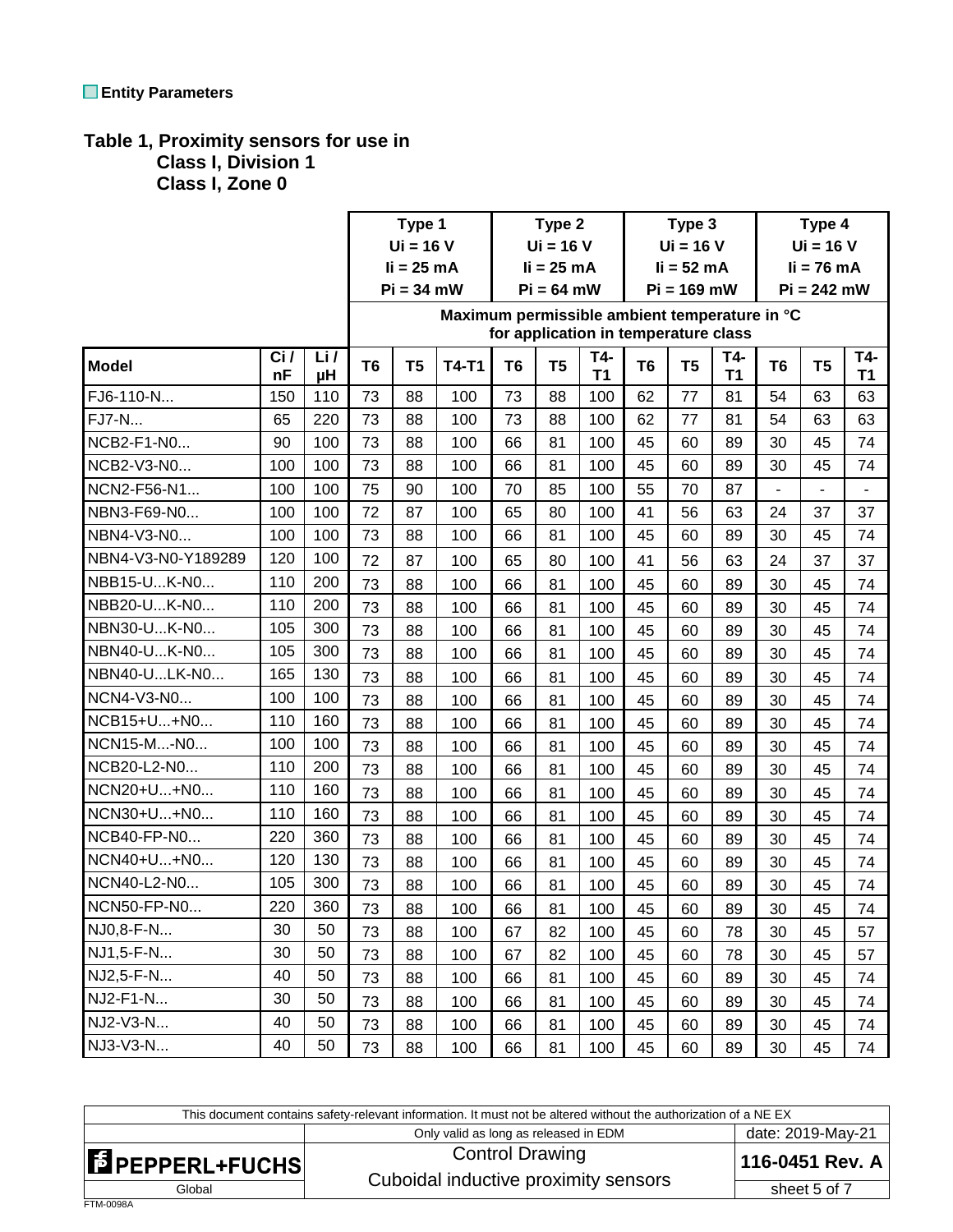|                |           |           |                | Type 1<br>$Ui = 16 V$                                                                 |       |    | Type 2<br>$Ui = 16 V$        |           |                               | Type 3<br>$Ui = 16 V$ |           |                                        | Type 4<br>$Ui = 16 V$ |           |
|----------------|-----------|-----------|----------------|---------------------------------------------------------------------------------------|-------|----|------------------------------|-----------|-------------------------------|-----------------------|-----------|----------------------------------------|-----------------------|-----------|
|                |           |           |                | $li = 25 mA$<br>$Pi = 34$ mW                                                          |       |    | $li = 25 mA$<br>$Pi = 64$ mW |           | $li = 52 mA$<br>$Pi = 169$ mW |                       |           | $\mathbf{li}$ = 76 mA<br>$Pi = 242$ mW |                       |           |
|                |           |           |                | Maximum permissible ambient temperature in °C<br>for application in temperature class |       |    |                              |           |                               |                       |           |                                        |                       |           |
| <b>Model</b>   | Ci/<br>nF | Li/<br>μH | T <sub>6</sub> | T5                                                                                    | T4-T1 | T6 | T5                           | T4-<br>Τ1 | T6                            | T5                    | T4-<br>T1 | T6                                     | T <sub>5</sub>        | T4-<br>Τ1 |
| <b>NJ4-F-N</b> | 150       | 100       | 73             | 88                                                                                    | 100   | 66 | 81                           | 100       | 45                            | 60                    | 89        | 30                                     | 45                    | 74        |
| NJ6-F-N        | 70        | 100       | 73             | 88                                                                                    | 100   | 66 | 81                           | 100       | 45                            | 60                    | 89        | 30                                     | 45                    | 74        |
| NJ10-F-N       | 85        | 100       | 73             | 88                                                                                    | 100   | 66 | 81                           | 100       | 45                            | 60                    | 89        | 30                                     | 45                    | 74        |
| NJ15+U+N       | 140       | 130       | 73             | 88                                                                                    | 100   | 66 | 81                           | 100       | 45                            | 60                    | 89        | 30                                     | 45                    | 74        |
| NJ15-M1-N      | 140       | 100       | 73             | 88                                                                                    | 100   | 66 | 81                           | 100       | 45                            | 60                    | 89        | 30                                     | 45                    | 74        |
| NJ20+U+N       | 150       | 130       | 73             | 88                                                                                    | 100   | 66 | 81                           | 100       | 45                            | 60                    | 89        | 30                                     | 45                    | 74        |
| NJ30+U+N       | 160       | 130       | 73             | 88                                                                                    | 100   | 66 | 81                           | 100       | 45                            | 60                    | 89        | 30                                     | 45                    | 74        |
| NJ30P+U+1N     | 150       | 170       | 73             | 88                                                                                    | 100   | 66 | 81                           | 100       | 45                            | 60                    | 89        | 30                                     | 45                    | 74        |
| NJ40++N        | 180       | 130       | 73             | 88                                                                                    | 100   | 66 | 81                           | 100       | 45                            | 60                    | 89        | 30                                     | 45                    | 74        |
| NJ50-FP-N      | 320       | 360       | 73             | 88                                                                                    | 100   | 66 | 81                           | 100       | 45                            | 60                    | 89        | 30                                     | 45                    | 74        |

## **Table 2, Proximity sensors for use in Class II, Division 1, Class III, Division 1 or Zone 20**

|                    |           | Type 1<br>$Ui = 16 V$ | Type 2<br>$Ui = 16 V$                         | Type 3<br>$Ui = 16 V$          | Type 4<br>$Ui = 16 V$ |               |  |  |  |
|--------------------|-----------|-----------------------|-----------------------------------------------|--------------------------------|-----------------------|---------------|--|--|--|
|                    |           |                       | $li = 25 mA$                                  | $\mathbf{li} = 25 \mathbf{mA}$ | $li = 52 mA$          | $li = 76 mA$  |  |  |  |
|                    |           |                       | $Pi = 34$ mW                                  | $Pi = 64$ mW                   | $Pi = 169$ mW         | $Pi = 242$ mW |  |  |  |
| <b>Model</b>       | Ci/<br>nF | Li/<br>μH             | maximum permissible ambient temperature in °C |                                |                       |               |  |  |  |
| FJ6-110-N          | 150       | 110                   | 100                                           | 100                            | 81                    | 63            |  |  |  |
| <b>FJ7-N</b>       | 65        | 220                   | 100                                           | 100                            | 81                    | 63            |  |  |  |
| NCB2-F1-N0         | 90        | 100                   | 100                                           | 100                            | 89                    | 74            |  |  |  |
| NCB2-V3-N0         | 100       | 100                   | 100                                           | 100                            | 89                    | 74            |  |  |  |
| NCN2-F56-N1        | 100       | 100                   | 100                                           | 100                            | 87                    |               |  |  |  |
| NBN3-F69-N0        | 100       | 100                   | 100                                           | 100                            | 63                    | 37            |  |  |  |
| NBN4-V3-N0         | 100       | 100                   | 100                                           | 100                            | 89                    | 74            |  |  |  |
| NBN4-V3-N0-Y189289 | 120       | 100                   | 100                                           | 100                            | 63                    | 37            |  |  |  |
| NBB15-UK-N0        | 110       | 200                   | 100                                           | 100                            | 89                    | 74            |  |  |  |
| NBB20-UK-N0        | 110       | 200                   | 100                                           | 100                            | 89                    | 74            |  |  |  |
| NBN30-UK-N0        | 105       | 300                   | 100                                           | 100                            | 89                    | 74            |  |  |  |
| NBN40-UK-N0        | 105       | 300                   | 100                                           | 100                            | 89                    | 74            |  |  |  |
| NBN40-ULK-N0       | 165       | 130                   | 100                                           | 100                            | 89                    | 74            |  |  |  |

| This document contains safety-relevant information. It must not be altered without the authorization of a NE EX |                                       |                   |  |  |  |  |
|-----------------------------------------------------------------------------------------------------------------|---------------------------------------|-------------------|--|--|--|--|
|                                                                                                                 | Only valid as long as released in EDM | date: 2019-May-21 |  |  |  |  |
| <b>E</b> PEPPERL+FUCHS                                                                                          | <b>Control Drawing</b>                | 116-0451 Rev. A   |  |  |  |  |
| Global                                                                                                          | Cuboidal inductive proximity sensors  | sheet 6 of 7      |  |  |  |  |
| FTM-0098A                                                                                                       |                                       |                   |  |  |  |  |